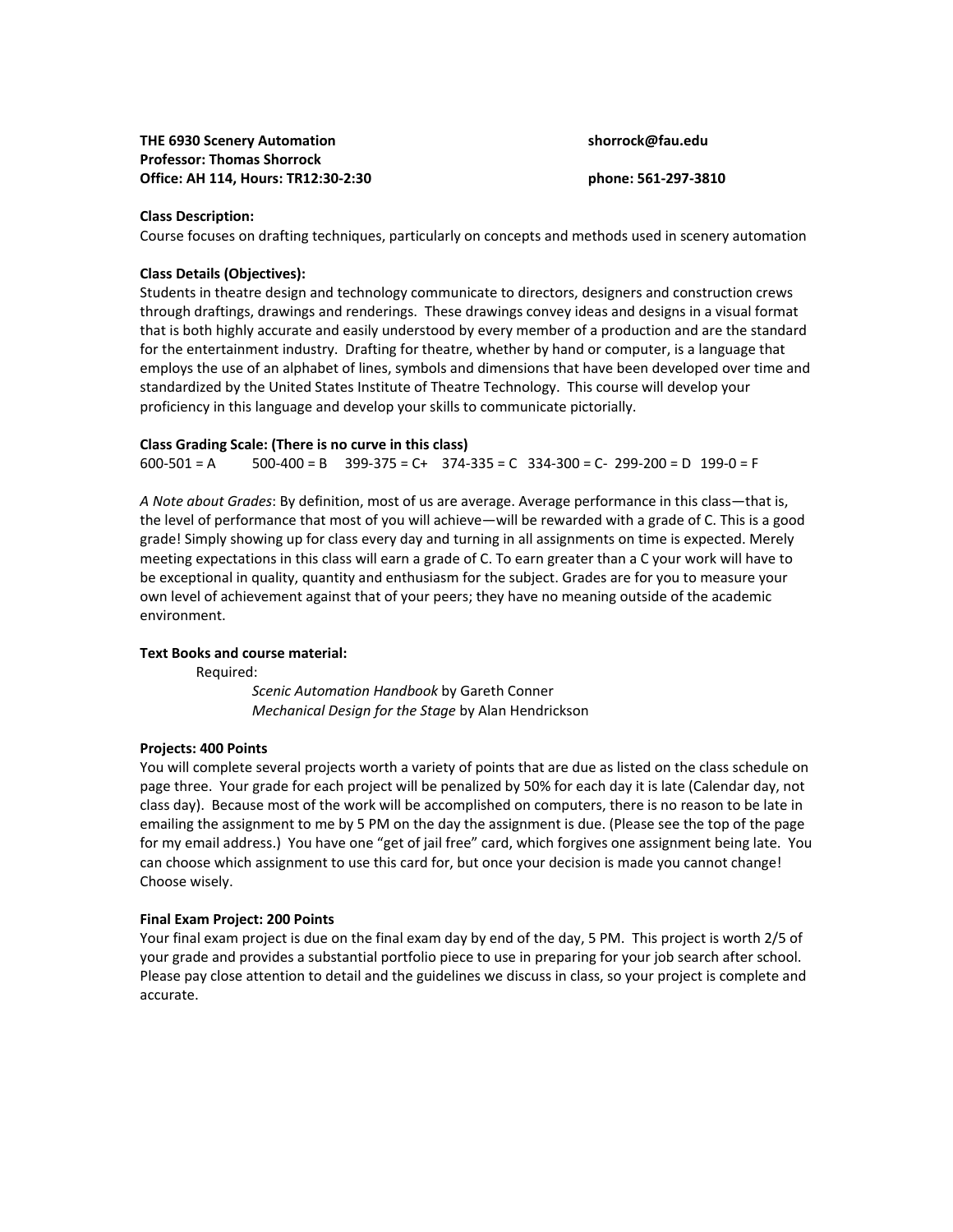#### **Page 2**

### **Attendance policy**:

Attendance: Role will be taken at the beginning of class each time the group meets. If you are late, you must meet with the instructor immediately after class in order to be counted present. More than three absences will result in the lowering of the final grade.

## **Counseling and Psychological Services (CAPS) Center**

Life as a university student can be challenging physically, mentally and emotionally. Students who find stress negatively affecting their ability to achieve academic or personal goals may wish to consider utilizing FAU's Counseling and Psychological Services (CAPS) Center. CAPS provides FAU students a range of services – individual counseling, support meetings, and psychiatric services, to name a few – offered to help improve and maintain emotional well-being. For more information, go to http://www.fau.edu/counseling/

### **Disability Policy**

In compliance with the Americans with Disabilities Act Amendments Act (ADAAA), students who require reasonable accommodations due to a disability to properly execute coursework must register with Student Accessibility Services (SAS) and follow all SAS procedures. SAS has offices across three of FAU's campuses – Boca Raton, Davie and Jupiter – however disability services are available for students on all campuses. For more information, please visit the SAS website at www.fau.edu/sas/

#### **Code of Academic Integrity**

Students at Florida Atlantic University are expected to maintain the highest ethical standards. Academic dishonesty is considered a serious breach of these ethical standards, because it interferes with the university mission to provide a high quality education in which no student enjoys an unfair advantage over any other. Academic dishonesty is also destructive of the university community, which is grounded in a system of mutual trust and places high value on personal integrity and individual responsibility. Harsh penalties are associated with academic dishonesty. For more information, see University Regulation 4.001.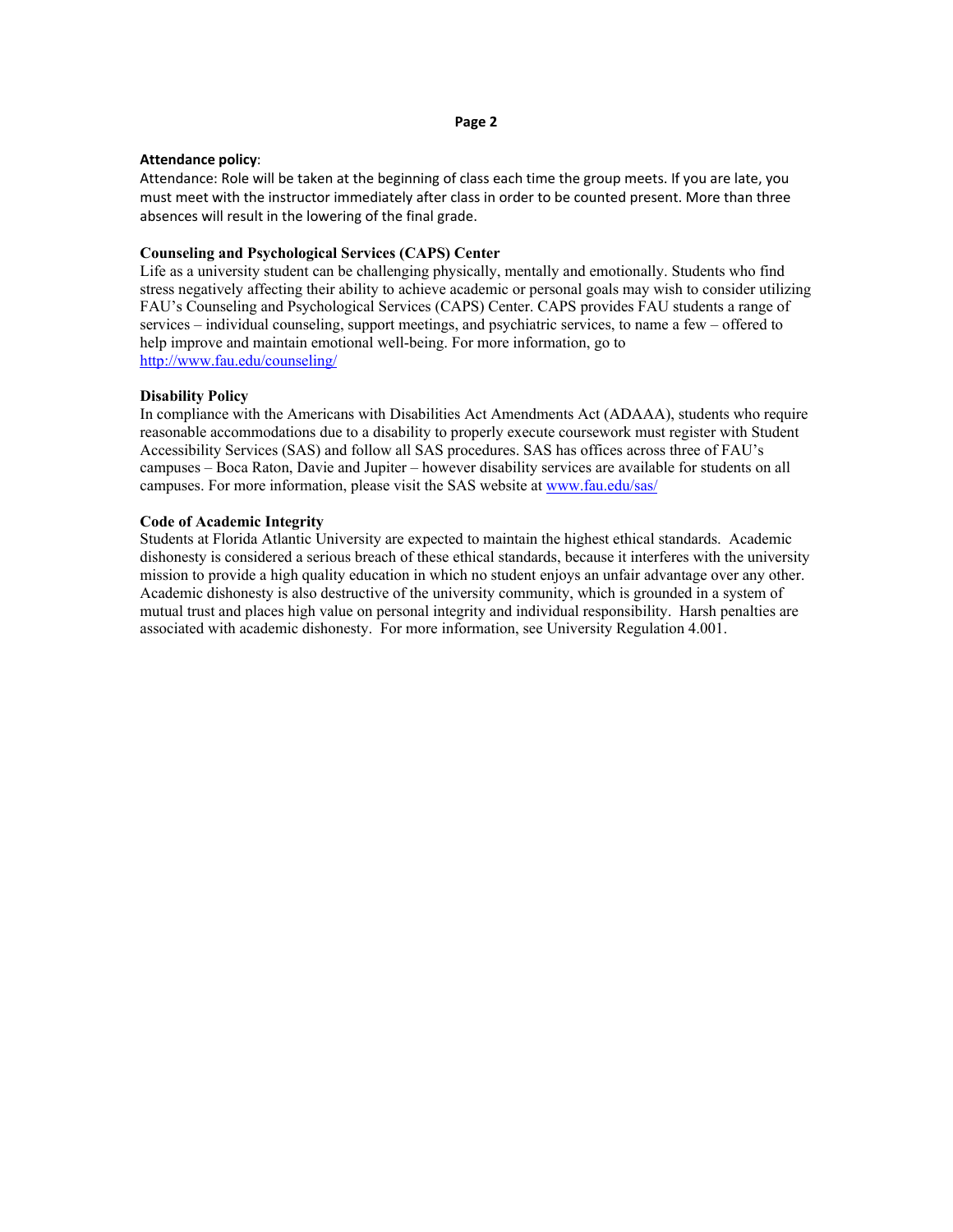|  | THIS SCHEDULE IS SUBJECT TO SIGNIFICANT CHANGES AS THE SEMESTER PROGRESSES! [ |
|--|-------------------------------------------------------------------------------|
|--|-------------------------------------------------------------------------------|

| <b>DAY</b> | <b>CLASS</b>                                                          | <b>ASSIGNMENT</b>       | Projects                                |
|------------|-----------------------------------------------------------------------|-------------------------|-----------------------------------------|
| Week 1     |                                                                       |                         |                                         |
| Wed 1/13   | Introduction                                                          | <b>Textbook Orders</b>  |                                         |
| Fri 1/15   |                                                                       | Read MDS CH 1           |                                         |
| Week 2     |                                                                       |                         |                                         |
| Wed 1/20   | Introduction; Ch 1:<br>Concepts and definitions                       | Read MDS CH 2, 3        |                                         |
| Fri 1/22   | <b>Constant Acceleration;</b><br>Force to Acceleration<br><b>Mass</b> | Read MDS CH 4, 5        |                                         |
| Week 3     |                                                                       |                         |                                         |
| Wed 1/27   | Friction Force, Lifting<br>Force                                      | Read MDS CH 6,7         |                                         |
| Fri 1/29   | Maximum power;<br>Rotational Motion                                   | Read MDS Ch 8,9         |                                         |
| Week 4     |                                                                       |                         |                                         |
| Wed 2/3    | Torque to Accelerate<br>mass Torque to overcome<br>friction           | Read MDS Ch<br>10,11,12 |                                         |
| Fri 2/5    |                                                                       |                         | <b>Model Boxes</b>                      |
| Week 5     |                                                                       |                         |                                         |
| Wed 2/10   |                                                                       |                         | <b>Build Models</b>                     |
| Fri 2/12   |                                                                       |                         | Create Sample<br>Switch Wire sets       |
| Week 6     |                                                                       |                         |                                         |
| Wed 2/17   |                                                                       |                         | Create Sample Light<br>sets             |
| Fri 2/19   |                                                                       | Read SAH 1,2,3          |                                         |
| Week 7     |                                                                       |                         |                                         |
| Wed 2/24   | Moving stuff onstage                                                  | Read SAH 4,5            |                                         |
| Fri 2/26   | Motivating and moving                                                 | Read SAH 6,7            | Wire and connect<br>motors              |
| Week 8     |                                                                       |                         |                                         |
| Wed 3/3    | Sensing motion and<br>control                                         | Read SAH 8              |                                         |
| Fri 3/5    | Programmable Logic<br>Controllers                                     | Read SAH 9              | Build Ladder logic<br>diagram for model |
| Week 9     |                                                                       |                         |                                         |
| Wed 3/10   | PID Loops                                                             | Read SAH 10,11          |                                         |
| Fri 3/12   | Safety and Interfaces                                                 | Read SAH 12,13,14       |                                         |
| Week 10    |                                                                       |                         |                                         |
| Wed 3/17   | Networks Integration,<br>Implementation                               | <b>MDS 14</b>           | Connect to<br>Stagehand                 |
| Fri 3/19   | Actuators                                                             | <b>MDS 15</b>           |                                         |
| Week 11    |                                                                       |                         |                                         |
| Wed 3/24   | <b>Speed Reducers</b>                                                 | MDS 16, 17              |                                         |
| Fri 3/26   | Shafting, Bearings,<br>Wheels                                         | MDS 18, 19              |                                         |
| Week 12    |                                                                       |                         |                                         |
| Wed 3/31   | Wire Rope, Sheaves,<br>Cable Drums                                    | MDS 20, 21              |                                         |
| Fri 4/2    | <b>Screws and Brakes</b>                                              | MDS 24, 25              |                                         |
| Week 13    |                                                                       |                         |                                         |